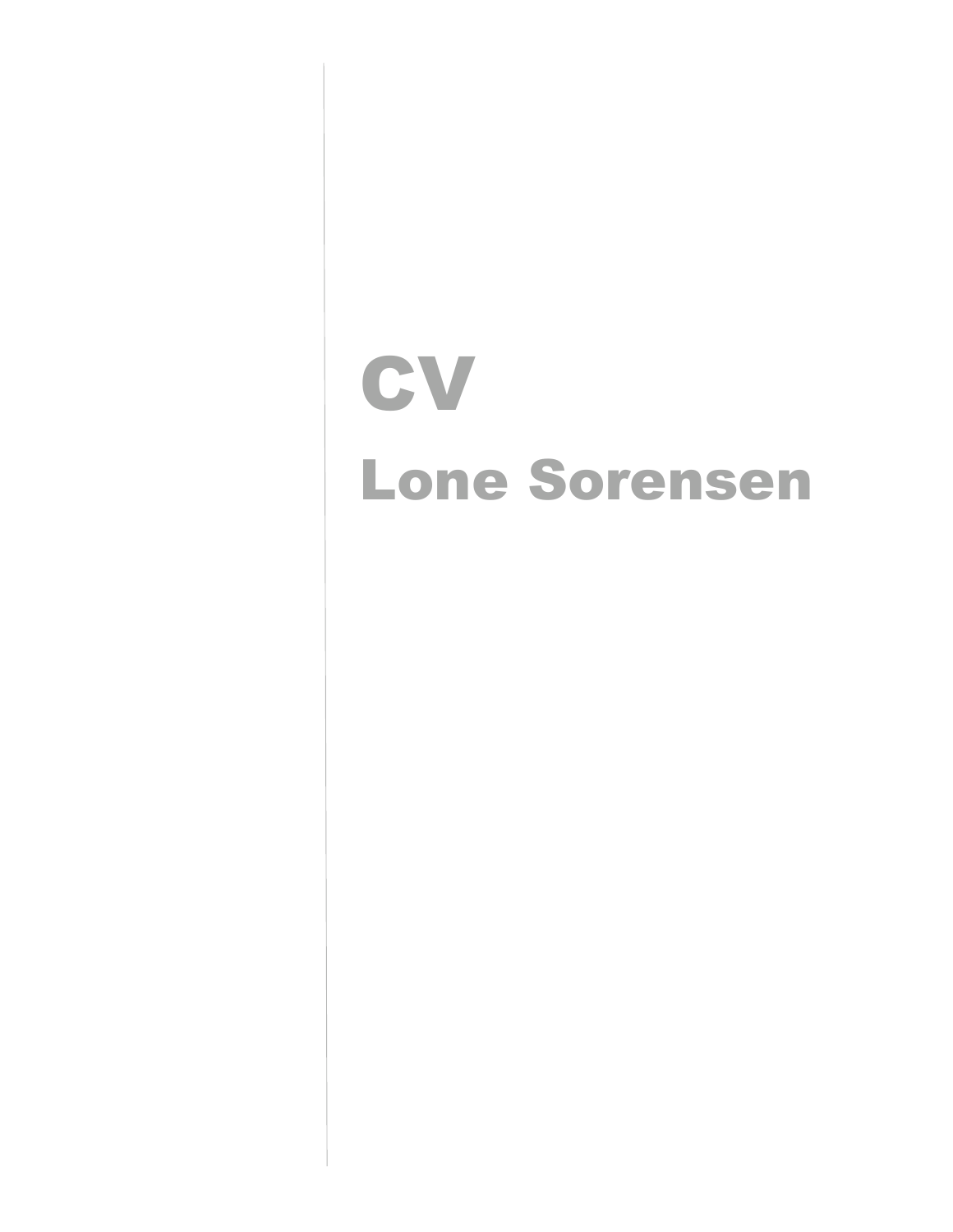#### CV Lone Sorensen



#### Lone Sorensen

110758

Denmark

Owner of

The International Institute of Facial Reflex Therapy Lone Sorensen SL

Barcelona, Spain.

International Institute of Facial Reflex Therapy Lone Sorensen SL

Copenhagen, Denmark.

The International WEBINAR SCHOOL Lone Sorensen.

Phone  $\bigotimes_{+34}$ 

[sorensensistem@gmail.com](mailto:sorensensistem@gmail.com)

[www.internationalreflexology.com](http://www.internationalreflexology.com/)

[www.temparna.org](http://www.temparna.org/) 

[www.facialreflexologyschool.com](http://www.facialreflexologyschool.com/)

**Lone Sorensen** is owner of the International institute teaching Reflex T herapy, Temprana Reflex Therapy, laser-therapy since 1978.

Lone Sorensen started her first Reflex therapy school in Copenhagen, Denmark (1982), 3 schools in Argentina (1889) and school and Temprana Rehabilitaion & home training center in Muscat, Oman (2011).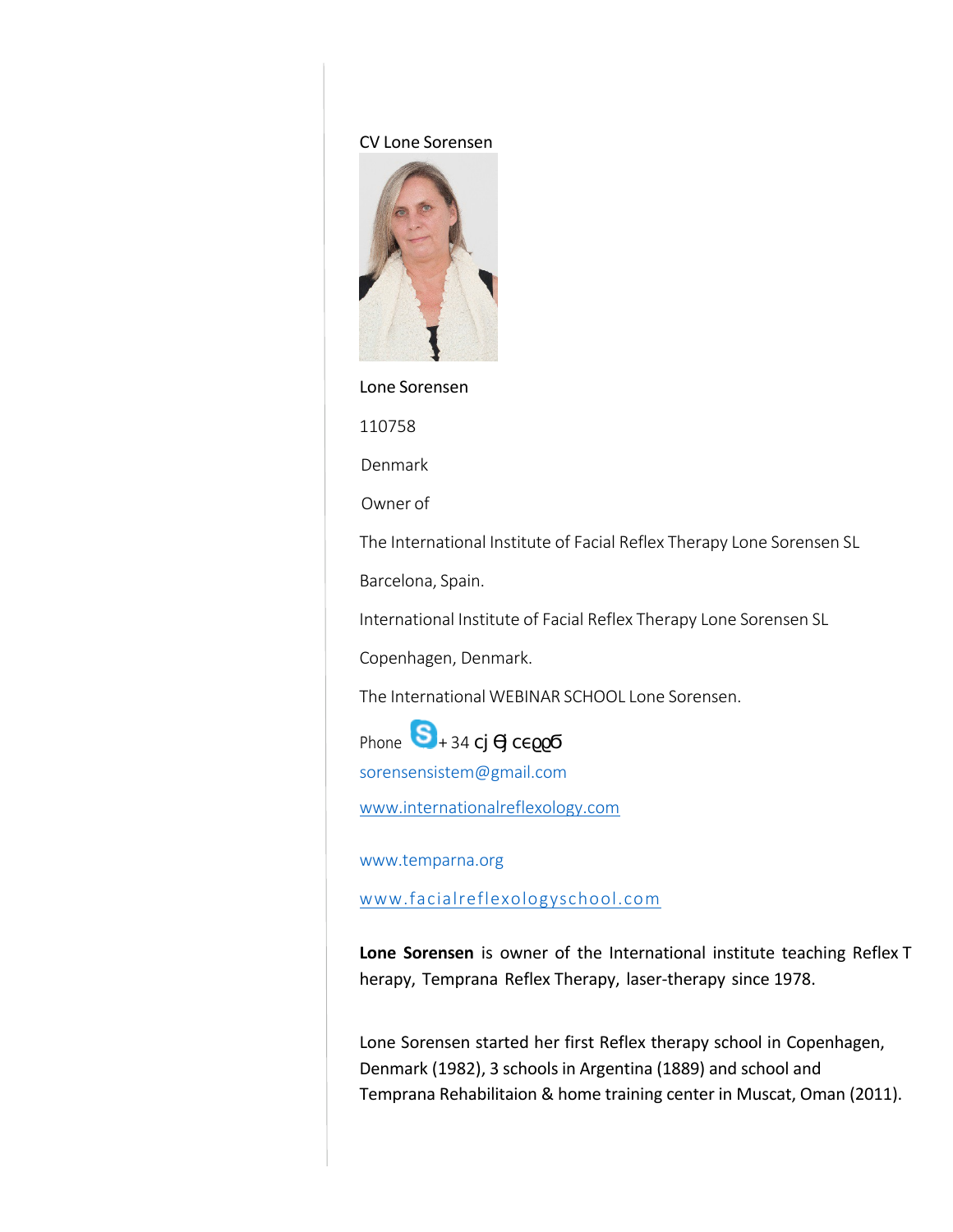Lone Sorensen is a therapist educated in Reflex Therapy, Face, - Hand and Feet Reflexology, Acupuncture, Kinesiology and Aroma Therapy. Working in Denmark from 1978. Later in France, Chile, Germany, Argentina and Cuba.

She lived 10 years of professional experience in Denmark, 13 years in Argentina and then until now in Spain.

Lone Sorensen has developed Facial Reflex-, Neuro- Foot Reflex Therapy and Temprana Reflex rehabilitation based on Reflex Therapy, methodologies combining therapies from oriental medicine, acupuncture, the primitive techniques of aborigines and zone therapy with modern neuroanatomy.

The method Lone Sorensen use are based in different Micro systems with scientific research behind; Dr. Yamamoto (YNSA), Japan, Dr. Castillo Morales, Argentina, Dr. Wong, USA, Dr. Chau, Vietnam, Maria Perez, Argentina, Dr. J. Bossy, France.

Her methods and concepts were approved in the center "Kurhuset" for patients with brain damage in year 2000 in Denmark.

She received three Nobility titles from the O.M.H.S. (Humanity World Organization Pro-Health in Argentina) in March 2001 for her works with reflex therapy in Argentina.

She received an honor title from the World Women Leadership in 2017.

Lone Sorensen led the International schools of Reflex Therapy in 22 countries and teach with 33 instructors her patented concept of Reflex therapy in:

**Spain, Denmark, Belgium, Sweden, Finland, England, Poland, Czech Republic, Turkey, Portugal, Holland, Slovenia, Bosnia, Jordan, Hong Kong,Japan, Australia,New Zealand,USA, Canada, Argentina and Mexico.** 

Lone Sorensen is active member of Women's Economic Forum WEF

since 2016.

Since 2014, she has organized training programs and courses ONLINE for both professionals and parents.

#### **Basic Education:**

1978 to 1981, Denmark: Foot Reflex Techniques. 1982, Denmark: Acupuncture.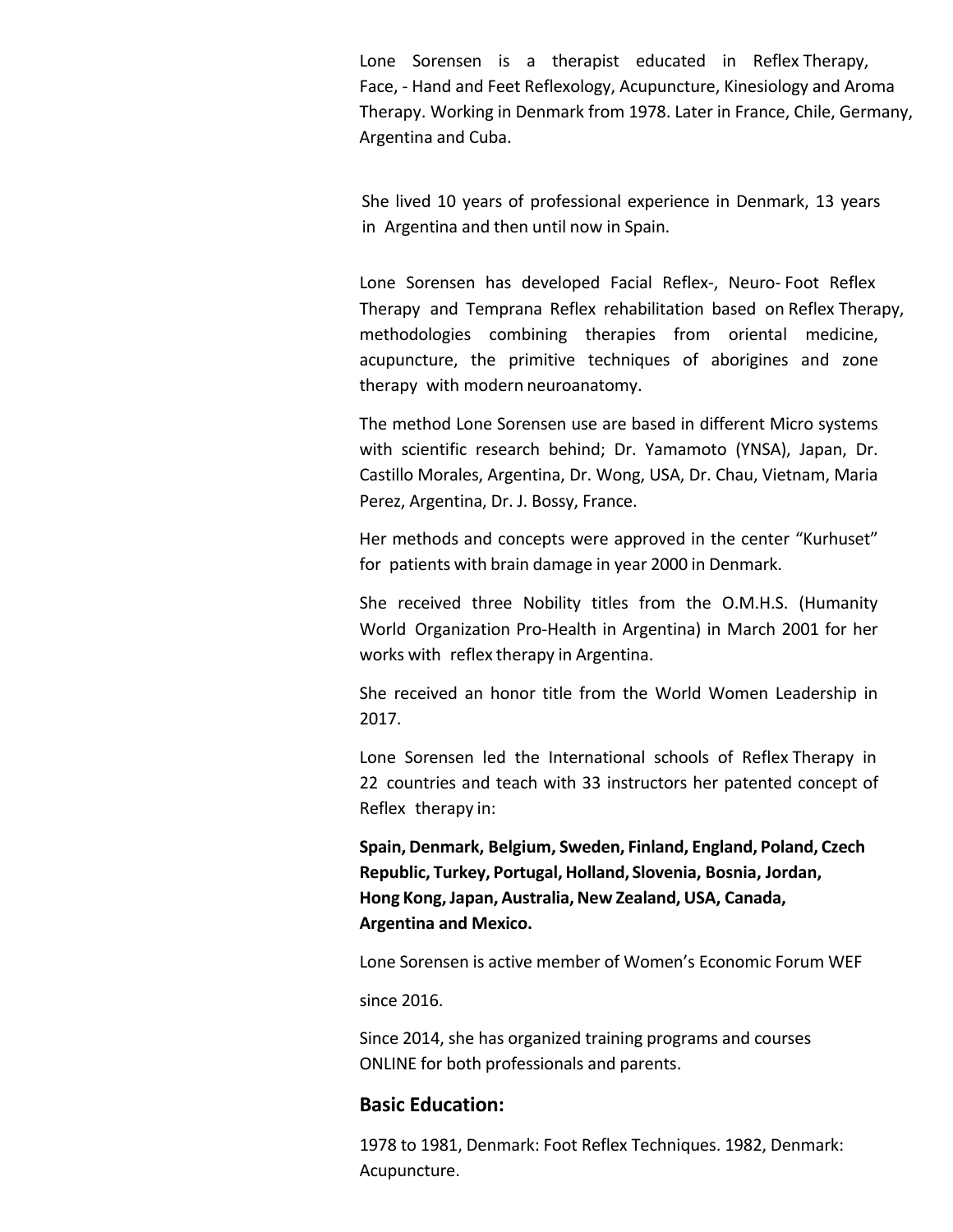1987, Denmark: Kinesiology.

1985, Denmark: Electro stimulation (TNS), Therapeutic Laser.

1985, Denmark: Anatomy, Physiology, and Pathology. Public University of Copenhagen and the School of Reflexology in Denmark. 1987, Denmark: Kinesiology and education.

1988, Argentina, Bahía Blanca: Lymphatic drainage, Bahia Blanca.

1990, Cuba: Acupuncture.

1991, Cuba: Ryhoden diagnose method and Cyber therapy.

1991, Argentina: Praxis Vertebralis. Tibetan medicine.

## **Institutes:**

1978-88, Denmark, Copenhagen: Reflex therapy school and clinic in Copenhagen.

1988- 2000, Argentina, Bahia Blanca, Mar del Plata and Buenos Aires: Institute and school of Professional Reflex therapy.

2000-2002: Denmark: Face- & Foot - and Temprana Reflex Therapy School and clinic, Copenhagen

2002, Spain, Barcelona: International Institute and school of Reflex, and Temprana Reflex Therapy

2014, Argentina, Bariloche: International Institute and school of Reflex, - and Temprana Reflex Therapy.

## **Advanced Courses:**

1987, Denmark: Incontinence, Rheumatic Pathologies and post-natal.

1999, Denmark: Sports therapy.

1999, Denmark: Treatments for children 0-1 years old.

1999, Denmark: Soft Laser stimulation in Reflex therapy.

1999, England, UK: Color therapy.

2000, Denmark: Anatomy Up date.

1999, Denmark: Complementary treatment on diet/Reflex Therapy in patients with cancer.

1999, Denmark: Cell Com stimulation, acupuncture system.

1999, Denmark: Mental Diseases and reflexology.1999, Denmark: Reflex therapy as a complementary aid for addicts.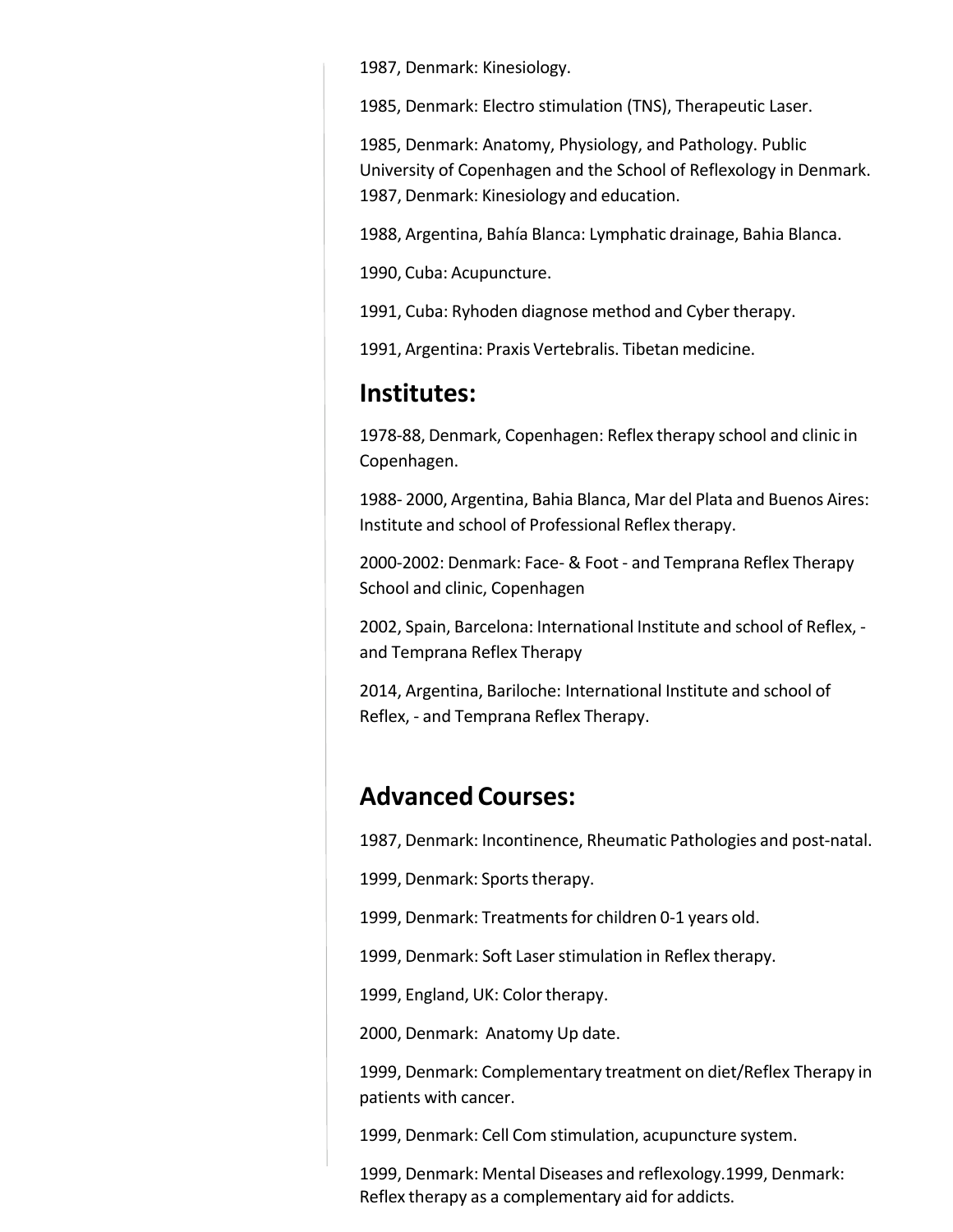**2001, Argentina: 3 nobility prizesfrom O.H.M.S. Humanity World Health Organization, Argentina) for research work.**

## **Projects:**

1994, Argentina, Bahia Blanca: Reflex Therapy project for children with Down syndrome organizer.

1994, Argentina, Bahia Blanca: Spina Bifida Reflex Therapy. Project organizar. Temprana for children with Spina Bifida.

1995, Argentina, Mar del Plata: Dementia project with Reflex therapy.

1995, Argentina, Bahia Blanca: Parkinson's project with Reflex Therapy.

1991, Argentina: Founder of the 1st Reflex Therapy Association in Argentina.

### **Participation in Lectures and Conventions(National and International)**

From 1988- 2015: Denmark, Copenhagen, La Plata, Buenos Aires, Dorrego, Mar del Plata, Rosario, Mendoza, Río Negro, London, Panama, Stockholm, Gothemburg, Barcelona, Madrid, Málaga, Rome, Honolulu, Hawai, Italy, Canada, Spain, New Zealand.

1994, Argentina, Sierra de la Ventana: Pain and Cancer Convention (Medical Organization and Association)

1996, Chile: Speaker in International Convention of Oriental Medicine.

1998, Argentina, Buenos Aires: Speaker in the TV channel Canal de la mujer during one year with Dr. Cormillot.

1999, Argentina, Buenos Aires: Speaker in conference in Eco Bio Cultura.

1998, Argentina, Cordoba: Speaker in convention of Temprana Stimulation (Early stimulation) Dr. Pinel Foundation.

1999, Argentina, Buenos Aires: Speaker in the Latin American Convention of Natural Therapies, Reflex Therapy, new ideasfor Temprana stimulation (Early stimulation).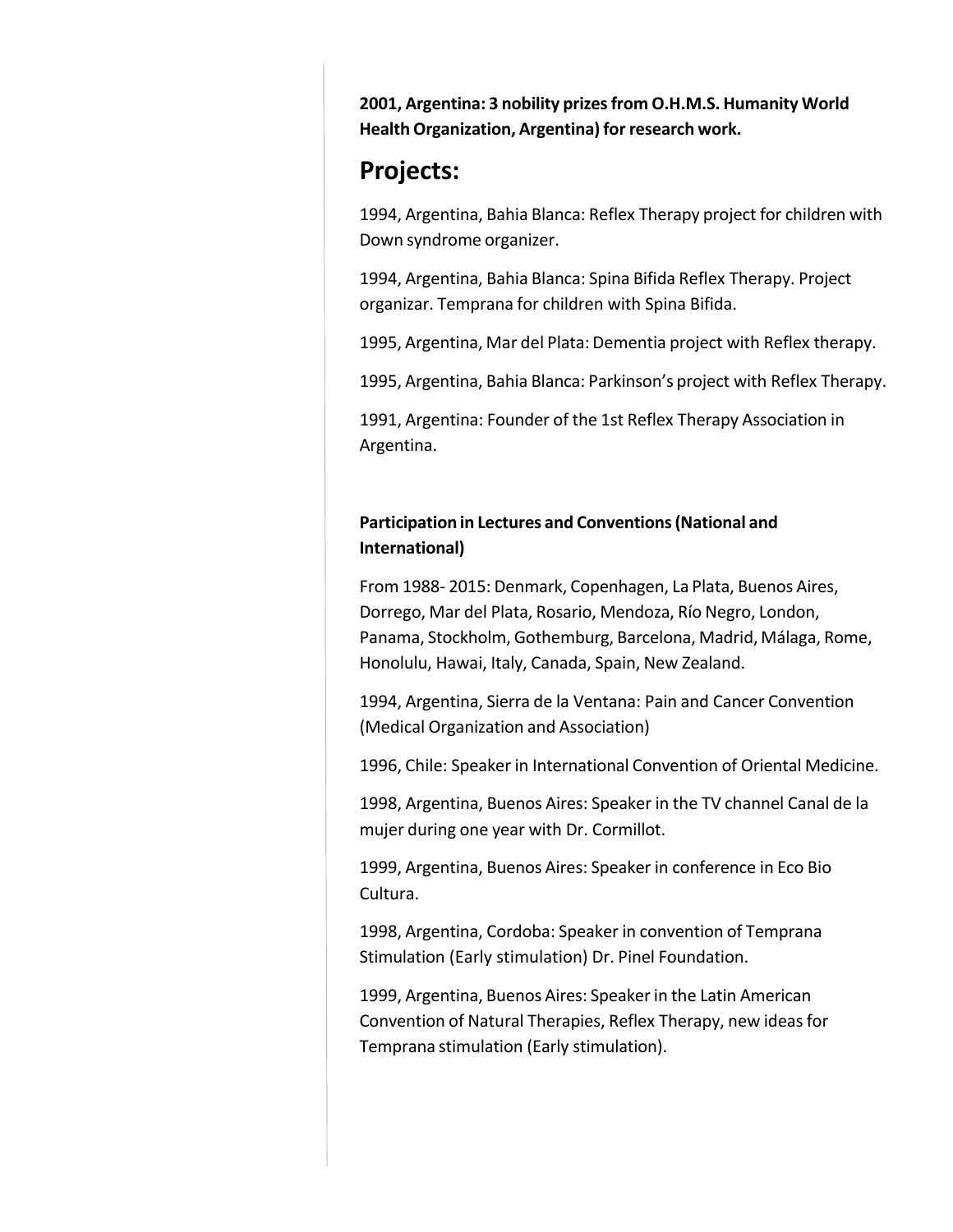1999, Panama: Speaker in the International Temprana Convention Dr. Pinel Foundation. Subject: Reflex Therapy and Zone Therapy in rehabilitation of children.

1999, Argentina: Speaker in the International Convention for Temprana rehabilitation, Buenos Aires. Dr. Pinel Foundation. Subject Reflex Therapy/ Temprana Stimulation/ Early stimulation.

1999, Hawaii, Honolulu: Participant in the International I.C.R. Convention of Reflexology.

2000, Denmark: Danish research; projects dedicated to treat patients with brain damage with Temprana Reflex rehabilitation, Center of Rehabilitation "Kurhuset", 1 ½ year.

2000-02, Denmark: PROJECT teaching home training coursesto parents; how to treat brain damaged children intensively with Temprana Reflex rehabilitation, as home training family program.

# **Others:**

1997-02, Denmark: Working in 5 FDZ schools of reflexology, teaching advanced courses in facial/foot Reflex Therapy and Temprana Reflex rehabilitation.

#### **Organizer ofINTERNATIONAL coursesAND CONFERENCES**.

1990, Argentina: T.V. Participation in Dr. Cormillot´s program, Buenos Aires.

1990, Argentina: President of the Argentinean Reflexology Association.

1998 Participant in TV. The woman´s channel, Argentina.

2000 Participant in a radio program in Denmark about TEMPRANA REFLEX rehabilitation for brain damage Spain.

2000-3: Teaching Facial Reflex Therapy, level 1, 2, 3 & 4 in the Universidad of Medicine Complutense in Madrid, Faculty of Medicine.

2001-2, Sweden: Teaching Facial Reflex therapy levels 1, 2, 3 &4 in the Vacuflex Institute in Stockholm.

2003, Spain: Organizer of the Barcelona convention, Complementary Therapies.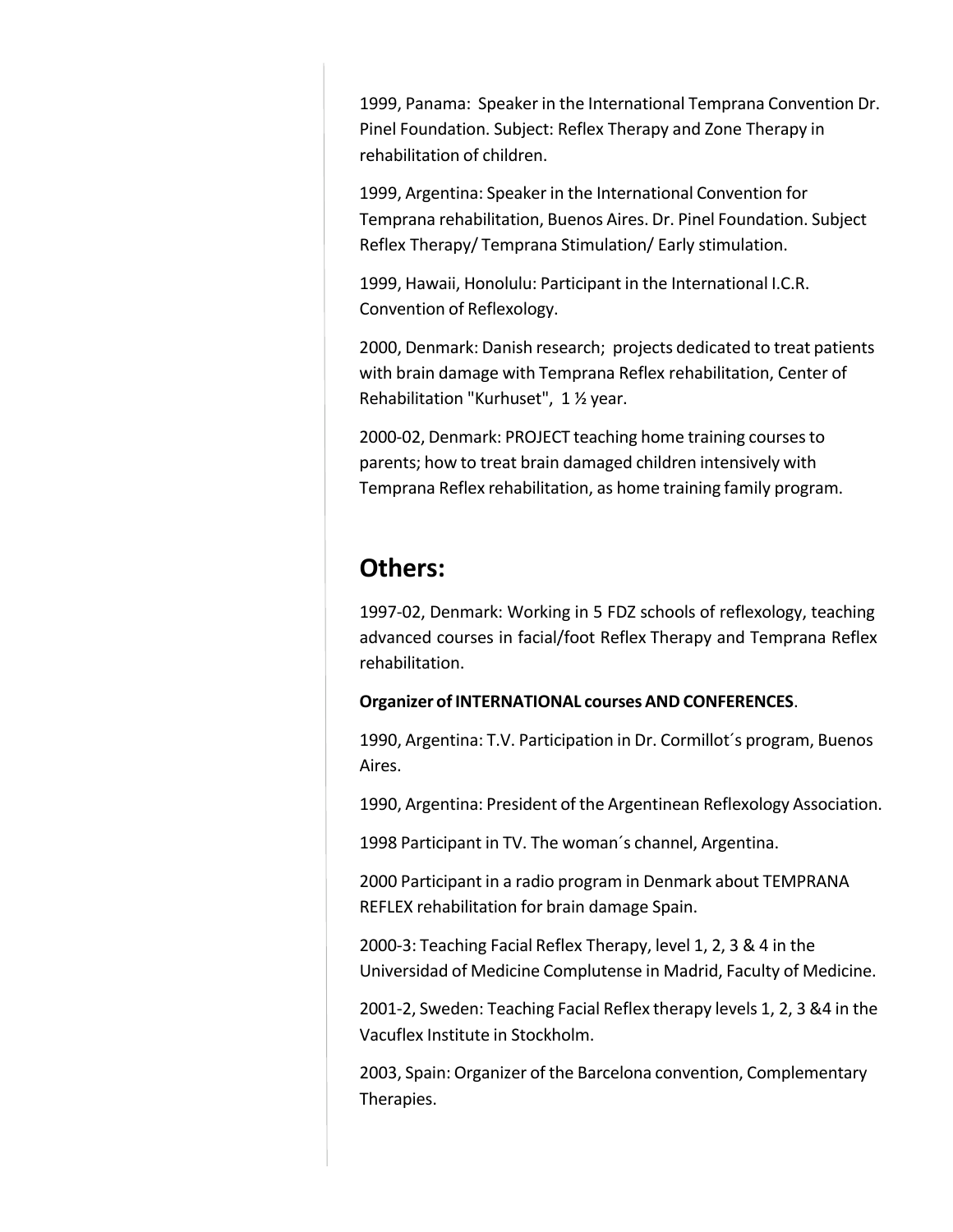2000-3, Denmark: Organizer of the "Da Vinci Project, program of education for the European community for the development of teachersin Temprana Reflex Therapy rehabilitation.

2000, Denmark: Speakerin the European Reflexology Convention, Odense, about Facial Reflexology.

2001, Italy: Speaker about Facial Reflexology in the Italian conference of Reflexology.

2003, London: Speaker about Facial Reflexology in the AOR Conference of Reflexology.

2004, Spain: Presentation of Temprana Reflex Reflex Therapy in the Ramon LLull University in Barcelona.

2004, London: Speaker about Neuro foot Reflex therapy in the AOR member's day.

2004, Brazil, Rio d J.: Speaker about Facial Reflex Therapy in Conference.

2005, Argentina, Buenos Aires: Speaker about Facial Reflex Therapy in Conference.

2005, London: Speaker about Praxis Vertebralis in the AOR Conference of Reflexology.

2005, Stockholm: Speaker about Facial Reflex Therapy in the Conference of Reflexology.

2005, Dublin: Speaker about Facial Reflex therapy in the Conference of Reflexology of Ireland.

2007, Barcelona, Spain: Organizer of the Barcelona convention, Complementary therapies.

2008, New Zealand: Speaker about Facial Reflex Therapy and the method Praxis vertebralisin New Zealand National Reflexology network.

2008; Canada: Speaker about Facial Reflex Therapy in the Canadian conference of Reflexology.

2009, Canada: International on line conference: Speaker about Facial Reflex Therapy. Conference of Reflexology

2009, London: Speaker about Facial Reflex therapy in the AOR member's day.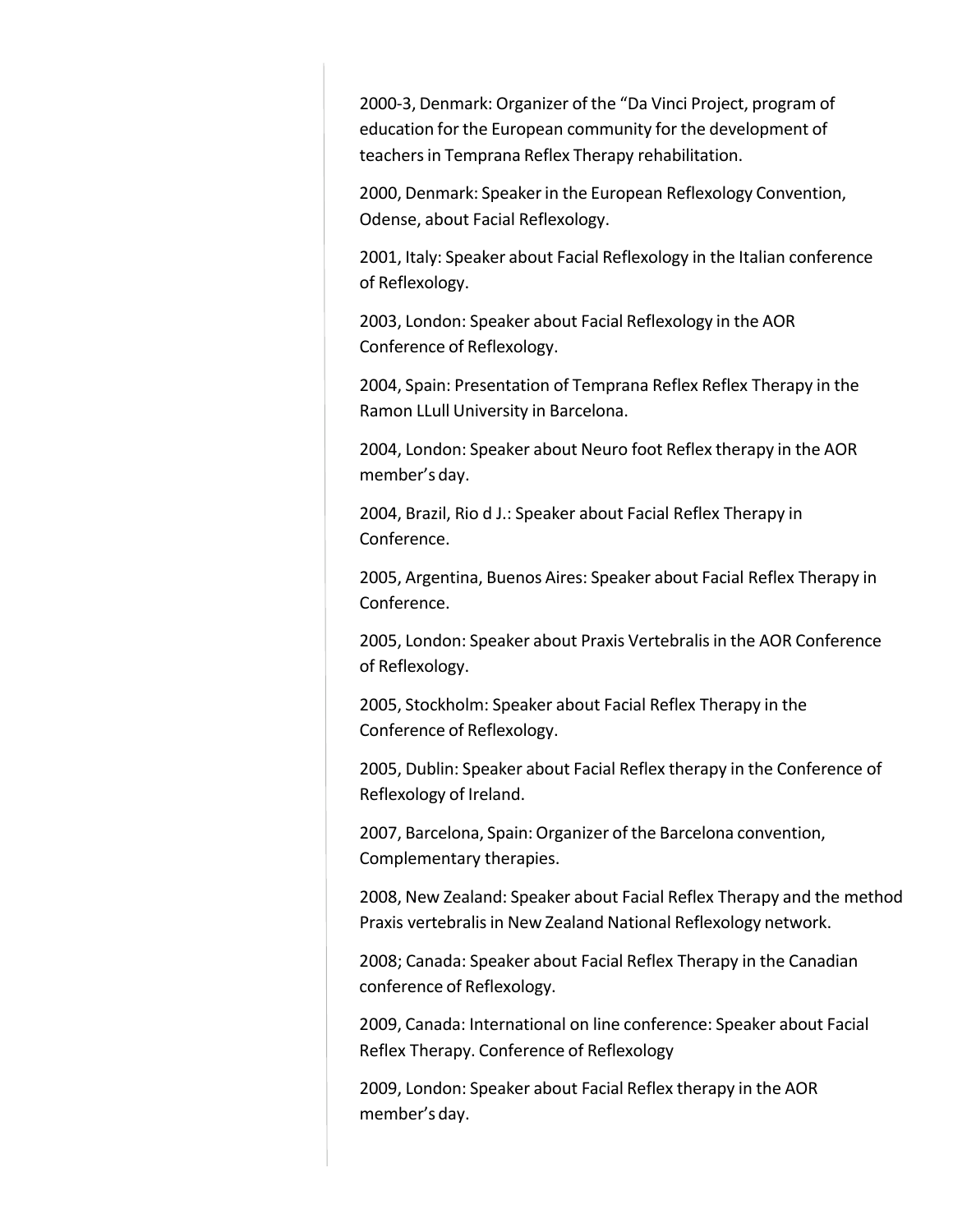2010, USA, Denver: Speaker, about Facial Reflex Therapy and Praxis Vertebralis. The RAA conference.

2010, Dubai: Speaker, about Temprana Reflex rehabilitation. The Medical conference for Childrens Special Needs/Autism.

2010, Japan: Speaker, about the use of Aroma medicine/ Facial Reflex Therapy. The International Federation of Aroma therapistsin Tokyo.

2010, Japan: Speaker, about Facial Reflex therapy. IMSI, Tokyo

2010, China: University of Medicine Fuzhou, teaching Facial Reflex Therapy and Neuro Foot Reflexology for medical students.

2010, USA, North Carolina: Round table medical presentation of Temprana Reflex Therapy rehabilitation.

2011, Oman, Muscat: Speaker about Temprana Reflex rehabilitation. The Medical conference for Childrens Special Needs.

2011, Oman, Muscat: Sultan Qaboos University (SQU), presentation of Temprana Reflex Therapy rehabilitation/department of physiotherapy and rehabilitation.

2011, Oman, Muscat, Sultan Qaboos University (SQU), presentation of Temprana Reflex Therapy rehabilitation/department of Sport.

2011, Oman, Muscat, Sultan Qaboos University (SQU), presentation of Temprana Reflex Therapay rehabilitation/department of Sport.

2012, Oman, Muscat, Armed Forces Hospital, presentation of Temprana Reflex Therapy rehabilitation/ department of rehabilitation.

2012, Poland, Warsaw: presentation of face, foot and hand Reflex Therapy rehabilitation sorensensitem TM concept.

2012, Oman, Muscat: SQUH, Sultan Qaboos University Hospital, presentation of Temprana Reflex Therapy rehabilitation.

2012, Oman, Muscat: Ministry of Social Development, presentation of Temprana Reflex Therapy rehabilitation.

2012, Oman, Muscat: Ministry of Education, presentation of Temprana Reflex Therapy rehabilitation.

2012, Oman, Muscat: Ministry of Health, presentation of Temprana Reflex Therapy rehabilitation.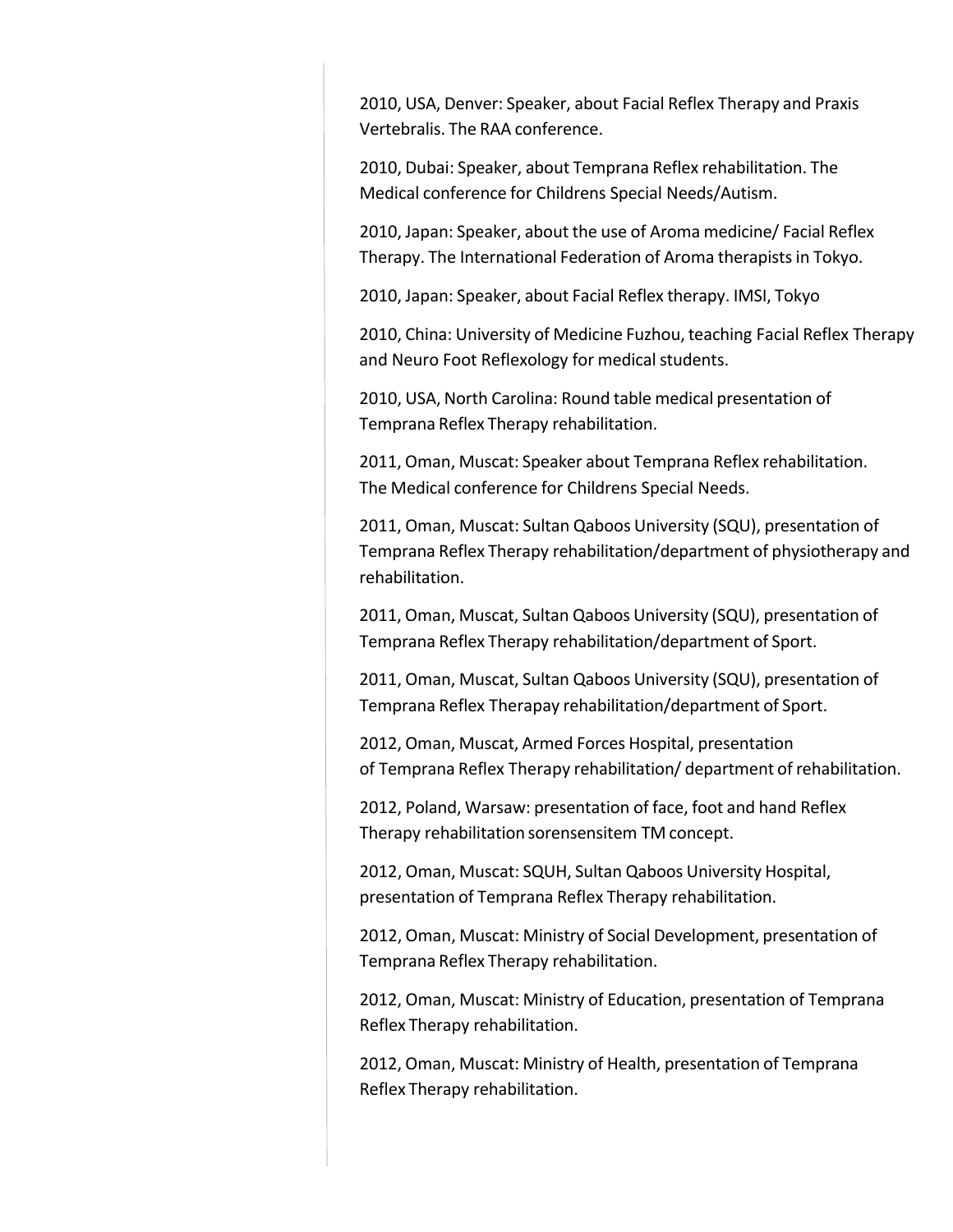2012, Oman, Salalah: Sultan Qaboos Hospital, presentation of Temprana Reflex Therapy rehabilitation/ department of nursery, physiotherapy and Medical Drs.

2012, Oman, Muscat: Minister of Health, presentation of Temprana Reflex Therapy rehabilitation / Hotel Hyatt.

2012, Denmark, Aarhus: TV presentation of Temprana Therapy rehabilitation in TV DK4.

2012, Denmark, Copenhagen: presentation of face, foot and hand Patching Reflex Therapy sorensensitemTM concept.

2012- 3, Oman, Muscat: Special need schools, presentation of Temprana Reflex Therapy rehabilitation.

2013, Oman, Muscat, Sultan Qaboos Sport complex, presentation of Temprana Reflex Therapy/ department of physiotherapy.

Oman, Muscat 2013: The Institute of Omar Bin Al khatab for Visual Impairment, presentation of Temprana Reflex Therapy rehabilitation.

2013, Sweden, Karlstad: Women's conference presentation of Facial Reflex Therapy .

2014, Denmark: Presentation of Temprana Reflex rehabilitation for epilepsy, DK 4 TV.

2013-14, Denmark: Participation in School therapy project/research, 2014, Denmark: Leading Temprana Reflex rehabilitation, project of Epilepsy,

2014. Poland, Warsaw: Organization of the 1st. international "BRAIN" conference.

14th-16th October 2016, RAoA Conference

TOPIC:Temprana Reflex Therapy Rehabiltation and home-training.

Perth, Australia

14th of November 2016, Worlds Massage Conference, Canada

TOPIC: Reflex therapy method

27th-28th of January 2017, Women Economic Forum-European Union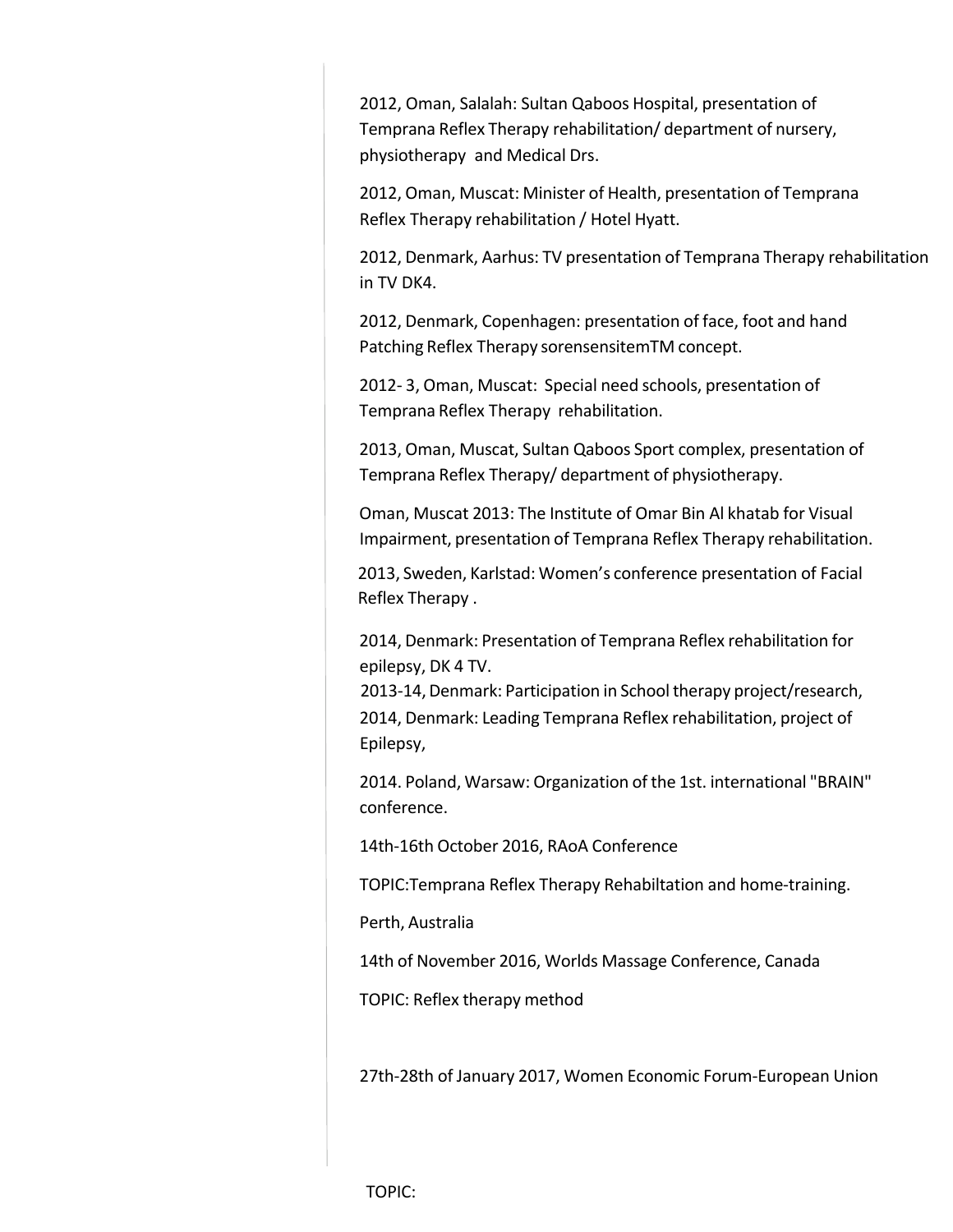-Designed manual and natural Home Training model for parents and professionals.

-Accessinto holistic health care educational program opening for financial, social and health resources for women.

-Senior Health Care Solution, training for families and professionals to provide a natural method of elderly care.

Hauge, Netherlands

30rd-31st of January 2017, Pre-Women Economic Forum 2017

TOPIC:

-Designed manual and natural Home Training model for parents and professionals.

-Accessinto holistic health care educational program opening for financial, social and health resources for women.

-Senior Health Care Solution-training for families and professionals to provide a natural method of elderly care.

London, England

8th-11th of May, Women Economic Forum 2017

TOPIC:

-Designed manual and natural Home Training model for parents and professionals.

-Accessinto holistic health care educational program opening for financial, social and health resources for women.

-Senior Health Care Solution, training for families and professionals to provide a natural method of elderly care.

New Delhi. India

19th-22nd of October 2017, ICR, The International Council of Reflexologists

TOPIC: Rehabilitation and Home Training with Temprana Reflex Therapy home training programs for childrens and elderly care.

2018, Taiwan, Conference speaker of the Taiwan Reflexology conference about Temprana Reflex therapy home-training for family and caregivers.